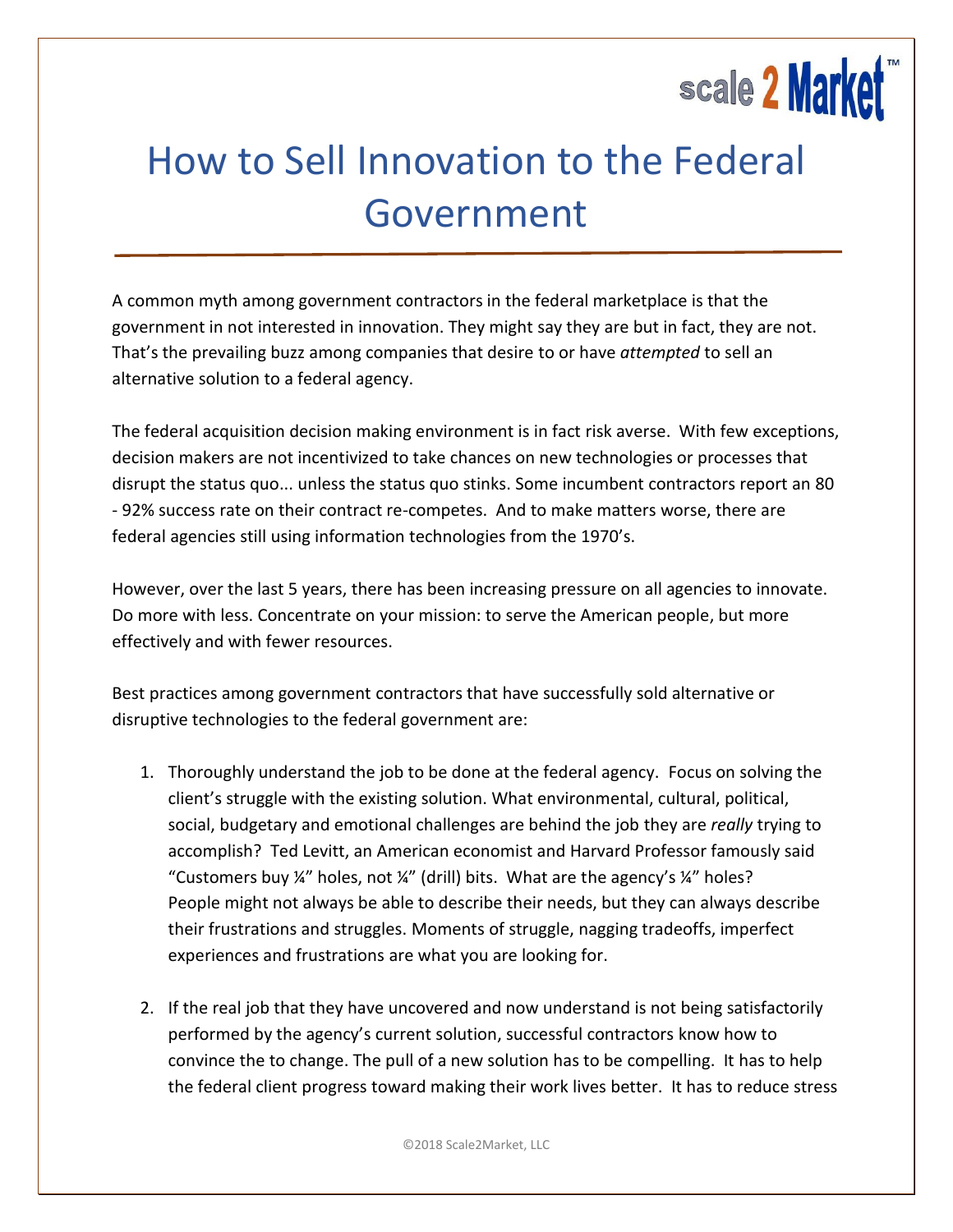

and regulatory pressure, work with limited resources, satisfy multiple decision makers, cost less, perform the job AND achieve the mission of the agency. There are many forces holding clients back, one of which is *habits of the present*. "I'm used to doing it this way or I don't love it but I am comfortable doing it this way."

And there is anxiety about doing something new. What if it's not better? How will I look to my boss and peers if this doesn't work out? This is the theory of *loss aversion*. In economics and decision theory, loss aversion refers to people's tendency to prefer avoiding losses to acquiring equivalent gains: it's better to not lose \$5 than to find \$5. Some studies have suggested that losses are twice as powerful, psychologically, as the allure of gains. Loss aversion was first identified by Nobel Prize winners Amos Tversky and Daniel Kahneman and describe in Daniel Kahneman's book [Thinking Fast and Slow.](https://www.amazon.com/Thinking-Fast-Slow-Daniel-Kahneman/dp/0374533555) **Overcoming customers' anxiety is a big deal.**

- 3. Understand why agencies that have an apparent need, are doing nothing. Sometimes it's because they can't find a solution that satisfies their job. Or they are using a work around. We call this the "spreadsheet" syndrome. Don't have a CRM to track federal opportunities and customers? Use a spreadsheet. Don't have a customer service system to track inquires, problems and solutions? Use a spreadsheet. Don't have a Human Resource or Learning Management System? Use a spreadsheet. With enormous kudos to Excel, spreadsheets have limitations. They are not relational data bases and can't compare with feature rich CRM, Customer Service, Accounting or Learning Management Systems. To hire a new solution, *the federal client must fire current compensating behavior, or suboptimal solutions including doing nothing*.
- 4. Successful federal contractors know how to make their product or service attractive to be "hired" to do the real job the client has been struggling with. They look for jobs people *don't* want to do and take that burden off them. They innovate experiences surrounding their product to overcome opposing forces: staying with the incumbent or doing nothing.
- 5. They also institute an organizing principle within their organizations to get the job done – the job the CLIENT is trying to do – not just what they *want* to sell.

These principles guide innovation, frame competition in a way that allows for long term competitive advantage, provide a common language for innovative government contractors to